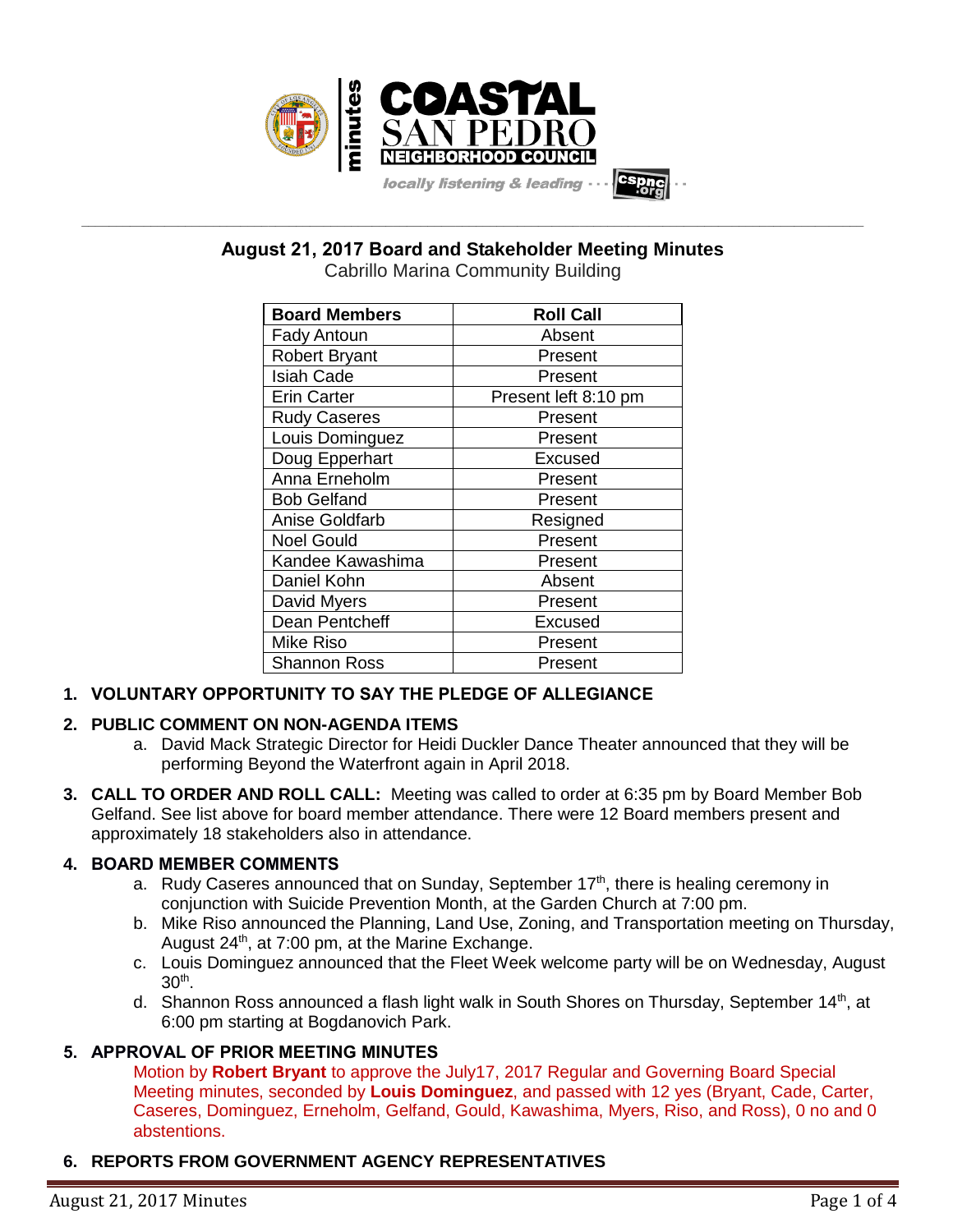- a. **LAPD REPORT** Acting Senior Lead Officer Paul Winter
	- i. Officer Winter distributed a part one crimes map and detail to the board and reviewed crime statistics.
	- ii. There is a very successful Cyber Watch program in the South Shores area, Captain Oreb wants to organize similar Cyber Watch programs in other neighborhoods.
	- iii. Officer Winter provided his contact email [32508@lapd.online](mailto:32508@lapd.online) and cell phone 310-867-2168.
	- iv. Officer Winter answered questions from the board and stakeholders.
- b. **Port of Los Angeles** Augie Bezmalinovich
	- i. The next meetings of the Board of Harbor Commissioners are Thursdays, September  $17<sup>th</sup>$ , at 8:30 am, and September 21<sup>st</sup>, at 6:00 pm, both at the Port Administration Building.
	- ii. The Port's Community Investment Grants have been awarded.
	- iii. Fleet Week boat tour reservations can be made from a link on the Port's website.
	- iv. Bike share has come to the Harbor Area, it opened on July 31<sup>st</sup>.
	- v. Mr. Bezmalinovich answered questions from the board and stakeholders.
- c. **Department of Neighborhood Empowerment (DONE)** Octaviano Rios, Neighborhood Council Advocate
	- i. Mr. Rios commented that the board currently has only one person authorized to file Community Impact Statements for the board. Perhaps the board would like to appoint some others, you can have a total of five.
	- ii. Ray Regalado is being considered to fill the vacant Harbor Area Board of Neighborhood Commissioner seat.
	- iii. Mr. Rios answered questions from the board and stakeholders.
- d. **Councilman Joe Buscaino** San Pedro Field Deputy Ryan Ferguson
	- i. Mr. Ferguson was unable to attend, but provided a written report. To view the full report please go to nwsanpedro.org or use the following link [http://nwsanpedro.org/council-district-15](http://nwsanpedro.org/council-district-15-reports/) [reports](http://nwsanpedro.org/council-district-15-reports/). Some highlights follow:
		- I. The Elks Lodge reconstruction has begun, they expect to be finished in March 2018.
		- II. The project at 550 Palos Verdes has begun, he is waiting for a detailed construction schedule.
		- III. The townhomes on  $8<sup>th</sup>$  Street are due to start construction in September or October.
		- IV. The Starbucks at  $9<sup>th</sup>$  & Gaffey Street is scheduled to be complete in early December.
		- V. The Warner Grand Theatre mural is complete.
		- VI. The blue building at the end of Gaffey is being demolished.
- e. **Congresswoman Nanette Barragan** Morgan Roth Field Representative Not present
- f. **Senator Steven Bradford** Brenda Baker Not present

To view motion text for all the motions below please go to the Website [CSPNC.org.](http://www.cspnc.org/wp-content/uploads/2017/08/2017-08-21-CoastalSPNC-incl-funding-items.pdf)

## **7. MOTION TO STOP PROVIDING PLASTIC WATER BOTTLES AT COASTAL SAN PEDRO NEIGHBORHOOD COUNCIL BOARD MEETINGS**

Motion by **Louis Dominquez** to return the motion to the committee for further consideration, seconded by **Louis Dominguez**, and passed with 6 yes (Bryant, Cade, Dominguez, Myers, Riso, and Ross), 5 noes (Carter, Caseres, Erneholm, Gould, and Kawashima), and 1 abstention (Gelfand).

**8. MOTION TO REQUEST THE PORT OF LOS ANGELES TO ANALYZE RISKS POSED BY TRANSPORTATION OF HAZARDOUS BULK ON GAFFEY STREET RAIL TRACKS** Motion from committee, passed with 11 yes (Bryant, Cade, Carter, Caseres, Dominguez, Erneholm, Gould, Kawashima, Myers, Riso, and Ross), 0 no, and 1 abstention (Gelfand).

#### **9. COMMENT ON THE SAN PEDRO BAY PORTS CLEAN AIR ACTION PLAN** Motion from committee, passed with 9 yes (Bryant, Cade, Carter, Caseres, Erneholm, Gould, Kawashima, Myers, and Riso), 0 no, 1 abstention (Gelfand), and 2 recused (Dominguez and Ross).

# **10. MOTION TO CLEAN UP HARBOR/BEACON ST. PARK-AND-RIDE**

Motion by **David Myers** to return the motion to committee for further consideration, seconded by **Noel Gould**, and passed with 10 yes (Bryant, Cade, Carter, Caseres, Dominguez, Erneholm, Gould, Kawashima, Myers, and Ross), 0 no, and 2 abstentions (Gelfand and Riso).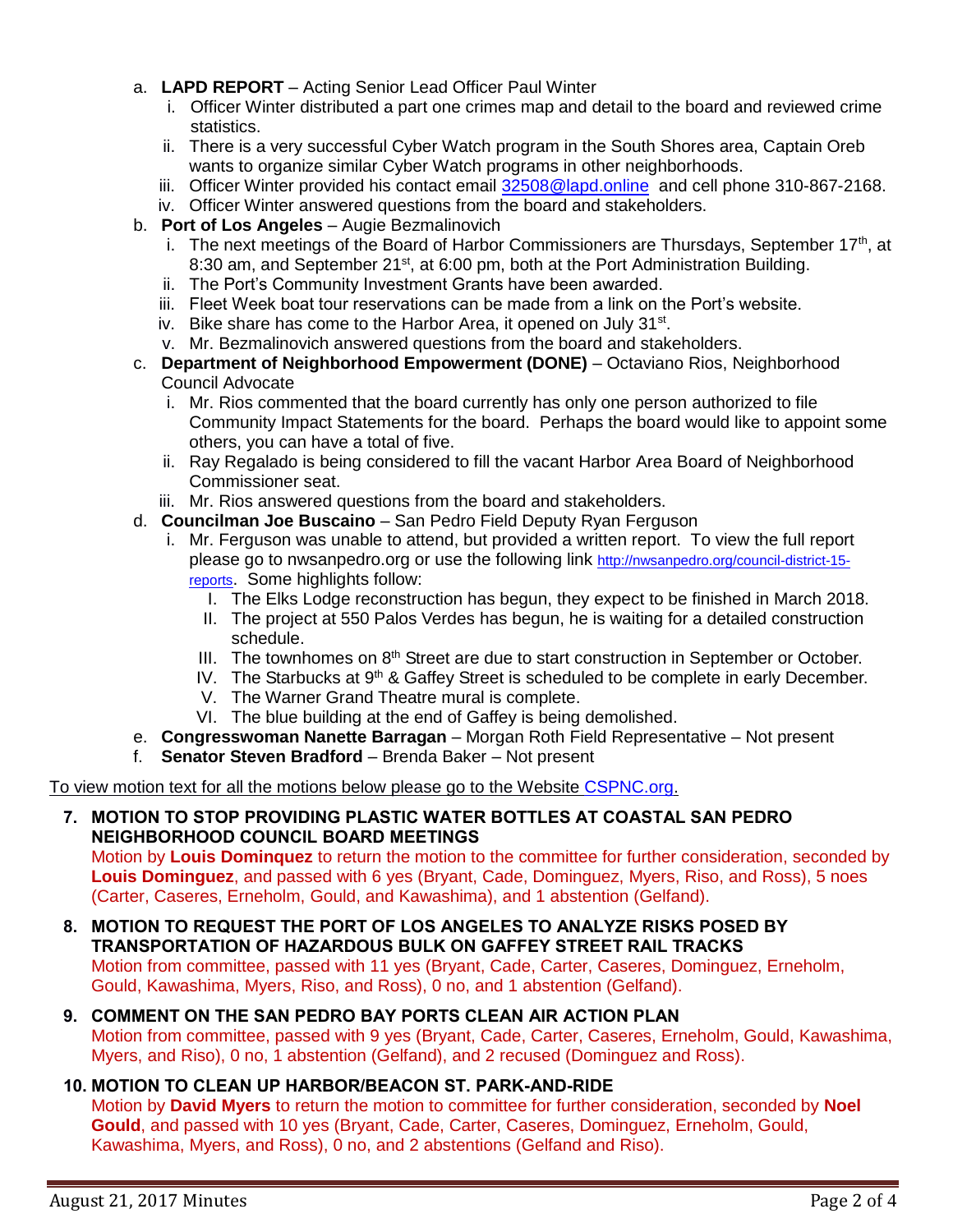#### **11. RESOLVED, THE COASTAL SAN PEDRO NEIGHBORHOOD COUNCIL SHALL ALLOCATE AND AUTHORIZE THE EXPENDITURE OF A SUM NOT TO EXCEED \$200 PER MEETING FOR REFRESHMENTS AT BOARD MEETINGS**

Motion by **Robert Bryant** to approve the Coastal San Pedro Neighborhood Council shall allocate and authorize the expenditure of a sum not to exceed \$200 per meeting for refreshments at Board meetings, seconded by **Erin Carter**, and passed with 9 yes (Bryant, Cade, Carter, Dominguez, Gould, Kawashima, Myers, Riso, and Ross), 1 no (Erneholm), 1 abstention (Gelfand), and 1 ineligible (Caseres).

#### **12. BUDGET AND FINANCE - MOTION TO APPOINT A PURCHASING CARD HOLDER AND SECOND SIGNER**

**Motion** by **David Myers** to appoint David Myers to be the Purchase Card holder, seconded by **Louis Dominguez**, and passed with 10 yes (Bryant, Cade, Carter, Dominguez, Erneholm, Gould, Kawashima, Myers, Riso, and Ross), 0 no, 1 abstention (Gelfand), and 1 ineligible (Caseres).

**Motion** by **David Myers** to appoint Doug Epperhart to be the Second Signer, seconded by **Louis Dominguez**, and passed with 10 yes (Bryant, Cade, Carter, Dominguez, Erneholm, Gould, Kawashima, Myers, Riso, and Ross), 0 no, 1 abstention (Gelfand), and 1 ineligible (Caseres).

## **13. MOTION TO APPROVE FORM FOR COMMITTEE FUNDING REQUESTS**

Motion from committee, passed with 10 yes (Bryant, Cade, Carter, Dominguez, Erneholm, Gould, Kawashima, Myers, Riso, and Ross), 0 no, 1 abstention (Gelfand), and 1 ineligible (Caseres).

#### **14. MOTION TO HELP FUND A NOTE-TAKER FOR THE HARBOR ALLIANCE OF NEIGHBORHOOD COUNCILS**

Motion from committee, passed with 10 yes (Bryant, Cade, Carter, Dominguez, Erneholm, Gould, Kawashima, Myers, Riso, and Ross), 0 no, 1 abstention (Gelfand), and 1 ineligible (Caseres).

#### **15. MOTION TO ALLOCATE FUNDING FOR HANC NOTE TAKING**

Motion from committee, passed with 9 yes (Bryant, Cade, Carter, Erneholm, Gould, Kawashima, Myers, Riso, and Ross), 0 no, 1 abstention (Gelfand), 1 ineligible (Caseres), and 1 out of room (Dominguez).

# **16. MOTION TO ALLOCATE FUNDING FOR NOTE TAKING IN COMMITTEE MEETINGS**

Motion from committee, passed with 9 yes (Bryant, Cade, Dominguez, Erneholm, Gould, Kawashima, Myers, Riso, and Ross), 0 no, 1 abstention (Gelfand), 1 ineligible (Caseres), and 1 left meeting early (Carter).

# **17. APPROVAL OF MONTHLY EXPENDITURE REPORT, INVOICES, AND OTHER EXPENSES**

**Motion** from committee approval of the July MER, passed with 9 yes (Bryant, Cade, Dominguez, Erneholm, Gould, Kawashima, Myers, Riso, and Ross), 0 no, 1 abstention (Gelfand), 1 ineligible (Caseres), and 1 left meeting early (Carter).

**Motion** by **David Myers** to refer Lloyd Staffing invoices back to the Budget and Finance Committee for further review, seconded by **Louis Dominguez**, and passed with 9 yes (Bryant, Cade, Dominguez, Erneholm, Gould, Kawashima, Myers, Riso, and Ross), 0 no, 1 abstention (Gelfand), 1 ineligible (Caseres), and 1 left meeting early (Carter).

**Motion** by **David Myers** to approve paying invoice #0384-CSPNC, from The Mailroom for virtual office services for the month of July, in the amount of \$323.99, seconded by **Noel Gould**, and passed with 9 yes (Bryant, Cade, Dominguez, Erneholm, Gould, Kawashima, Myers, Riso, and Ross), 0 no, 1 abstention (Gelfand), 1 ineligible (Caseres), and 1 left meeting early (Carter).

## **18. COMMITTEE REPORTS**

- a. Port Committee chair Louis Dominguez commented that he is looking for a location to have a meeting on Thursday, September  $7<sup>th</sup>$ . Please send him agenda items.
- b. Bob Gelfand commented that at the Emergency Preparedness and Public Safety meeting they discussed that most people in Los Angeles have no idea what to do when we have the big earthquake.
- c. Bob Bryant announced that the Budget and Finance Committee has the grant program in place and is accepting applications for grants. There is \$2,500 available for the first round of grants.
- d. Shannon Ross is the contact for committee chairs to book meeting dates at the Marine Exchange. She is working on finding more meeting locations.